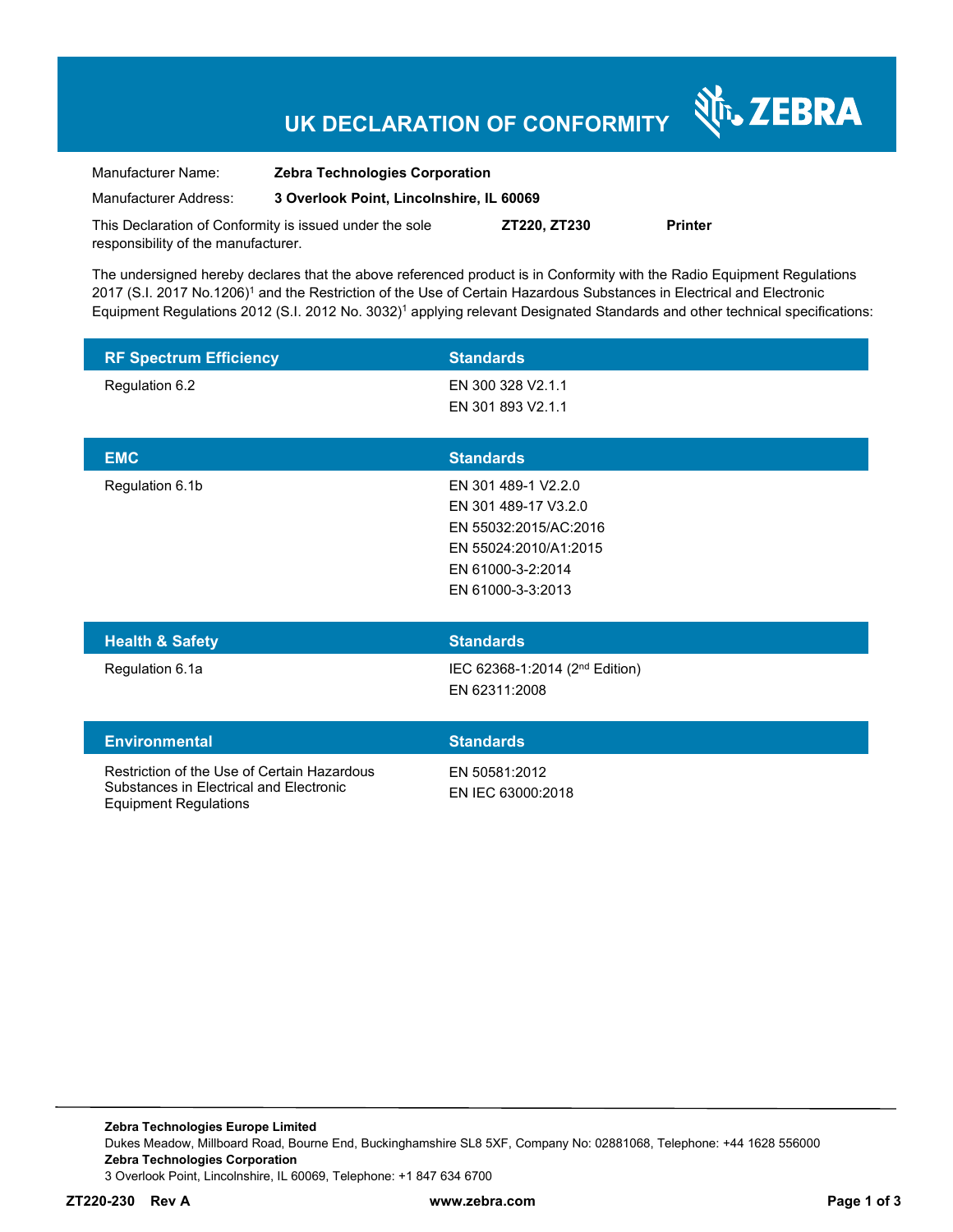## **UK DECLARATION OF CONFORMITY**



With regard to the Radio Equipment Regulations 2017 (S.I. 2017 No.1206)<sup>1</sup>, the conformity assessment procedure referred to in regulation 41(4)(a) and detailed in Schedule 2 has been followed.

 $^{\rm 1}$  As amended by applicable EU withdrawal legislation implemented at the time of issuing this declaration

**Signed on behalf of Zebra Technologies Corporation** 

Cady.

*(Authorized Corporate Signature)* Jay Cadiz Rev: A Manager, Compliance Engineering **Date: X Month 2021 Date: X Month 2021** Place: Lincolnshire, USA

**Zebra Technologies Europe Limited**  Dukes Meadow, Millboard Road, Bourne End, Buckinghamshire SL8 5XF, Company No: 02881068, Telephone: +44 1628 556000 **Zebra Technologies Corporation**  3 Overlook Point, Lincolnshire, IL 60069, Telephone: +1 847 634 6700